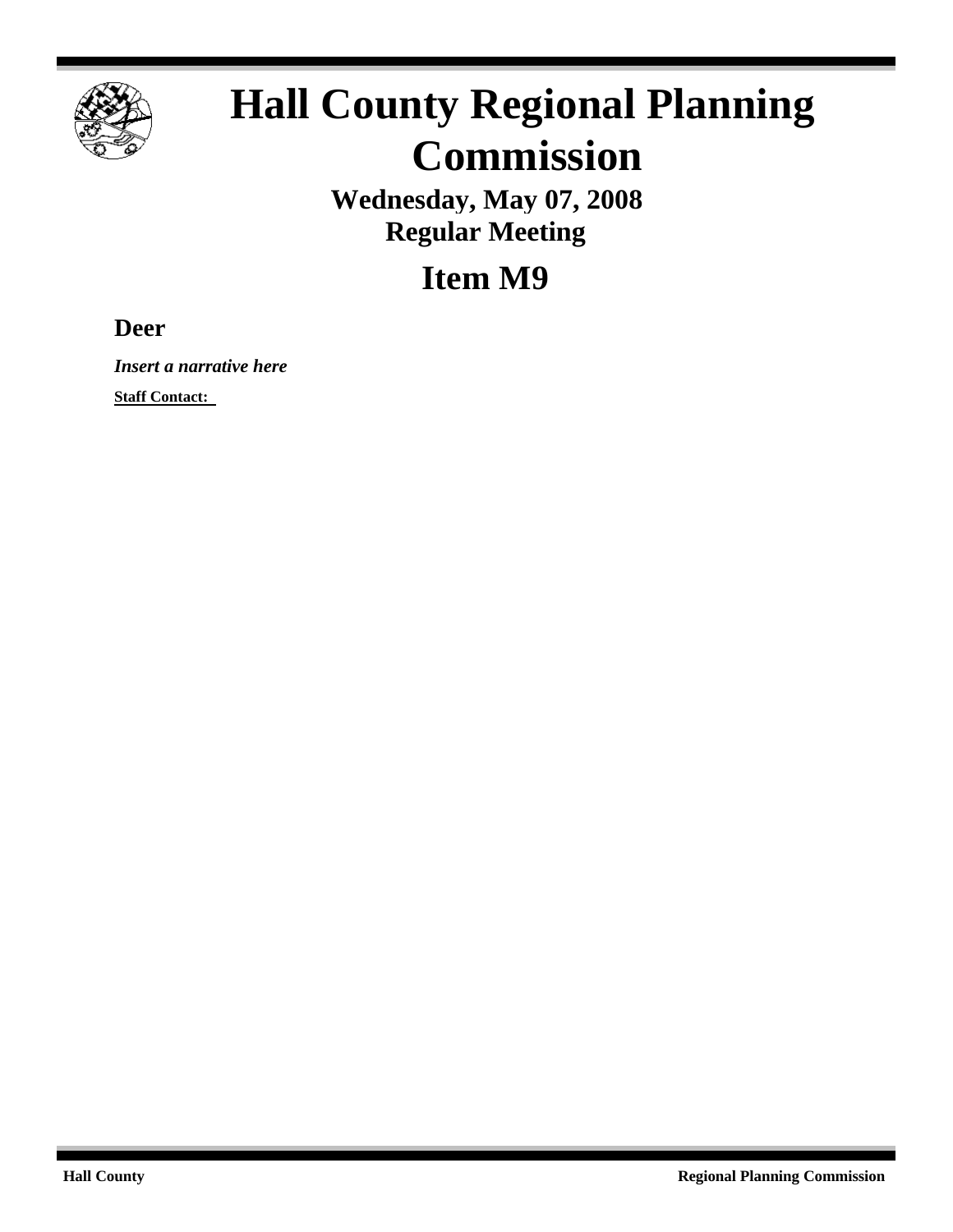April 21, 2008

Dear Members of the Board:

## **RE: Final Plat – Deer Acres Subdivision.**

For reasons of Section 19-923 Revised Statues of Nebraska, as amended, there is herewith submitted a final plat of Deer Acres Subdivision, located North of Potash Hwy., and East of 150<sup>th</sup> Rd., Hall County, Nebraska.

 This final plat proposes to create 1 lot on a tract of land, comprising a part of the Southwest Quarter (SW1/4) of Section Thirteen (13), Township Eleven (11) North, Range Twelve (12) West of the  $6^{th}$  P.M., in Hall County, Nebraska.

You are hereby notified that the Regional Planning Commission will consider this final plat at the next meeting that will be held at 6:00 p.m. on May 7, 2008 in the Council Chambers located in Grand Island's City Hall.

Sincerely,

Chad Nabity, AICP Planning Director

cc: City Clerk City Attorney Director of Public Works Director of Utilities Director of Building Inspections Manager of Postal Operations Rockwell and Associates

This letter was sent to the following School Districts 1R, 2, 3, 8, 12, 19, 82, 83, 100,126.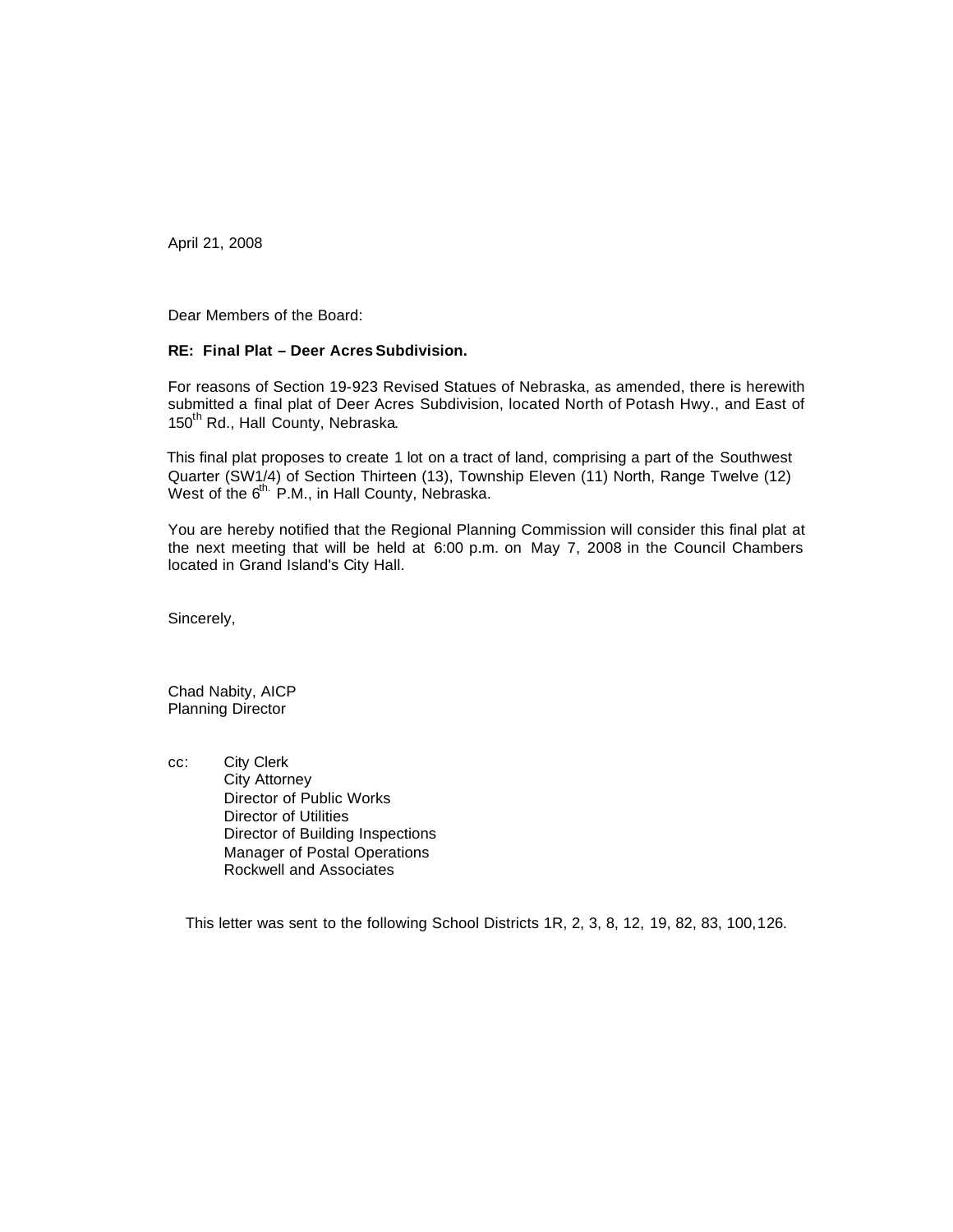